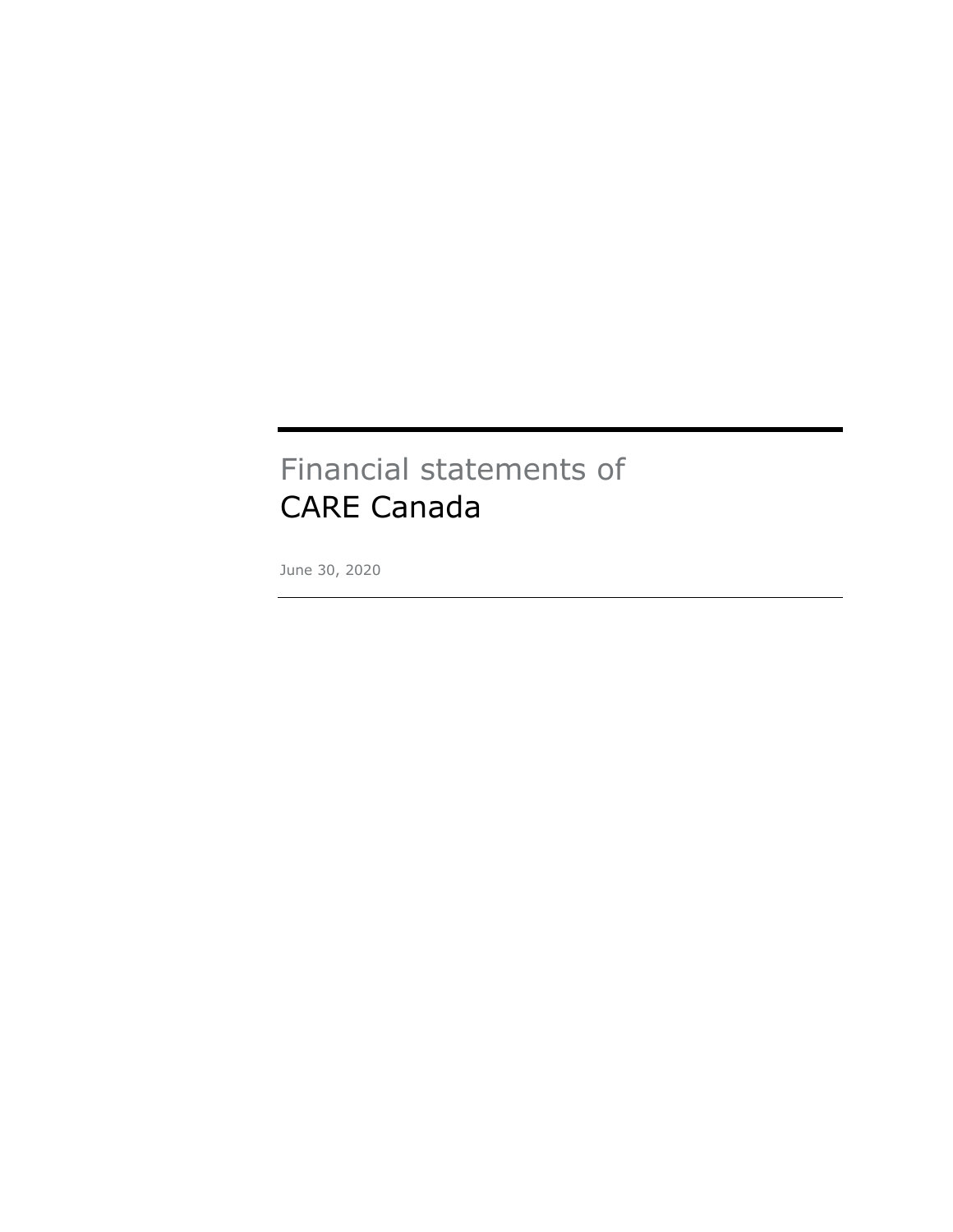| Independent Auditor's Report          | $1 - 2$  |
|---------------------------------------|----------|
| Statement of financial position       | 3        |
| Statement of operations               | 4        |
| Statement of changes in fund balances | 5.       |
| Statement of cash flows               | 6        |
| Notes to the financial statements     | $7 - 17$ |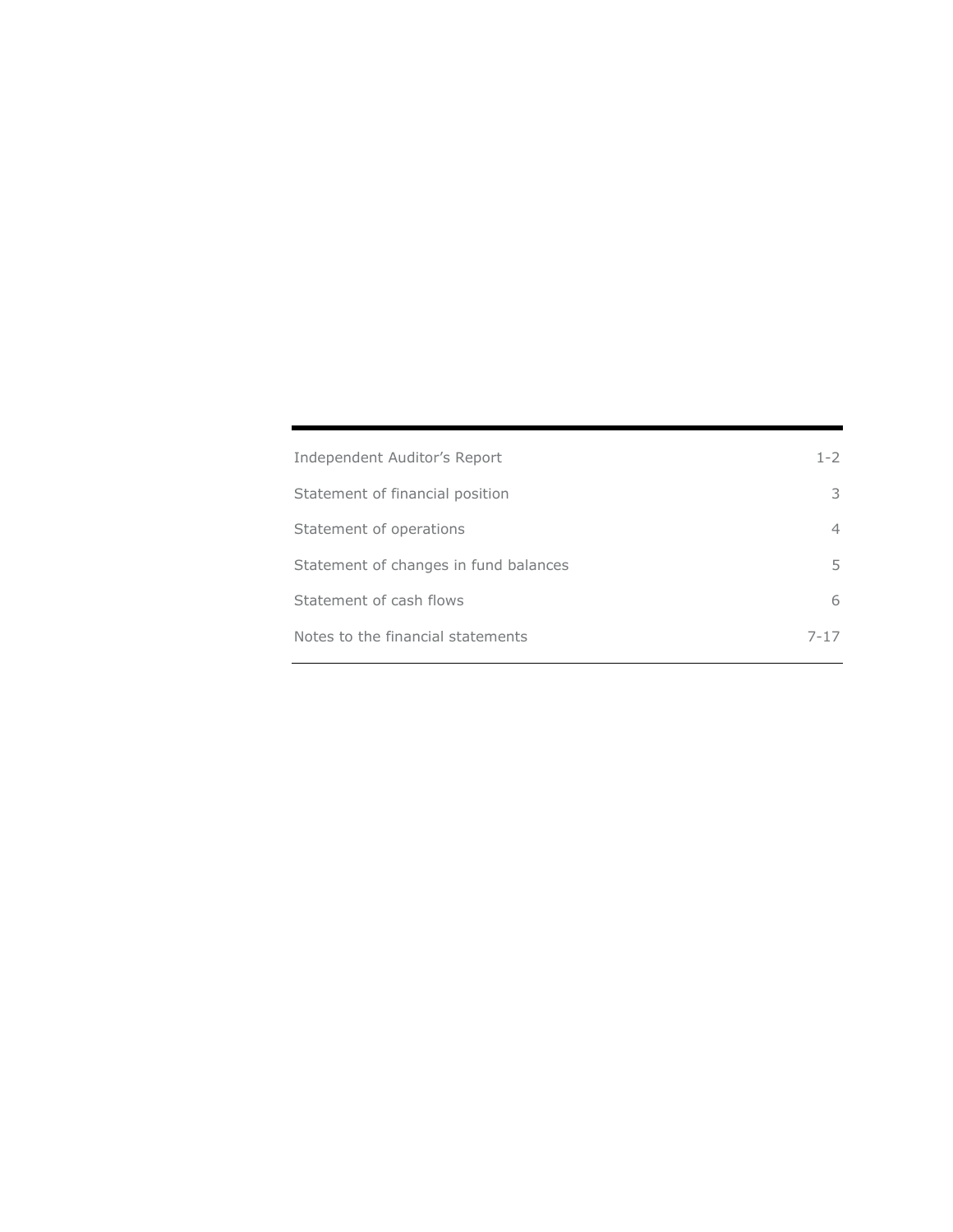# Deloitte.

Deloitte LLP 100 Queen Street Suite 1600 Ottawa ON K1P 5T8 Canada

Tel: 613-236-2442 Fax: 613-236-2195 www.deloitte.ca

# **Independent Auditor's Report**

To the Board of Directors of CARE Canada

# **Opinion**

We have audited the financial statements of CARE Canada (the "Organization"), which comprise the statement of financial position as at June 30, 2020, and the statements of operations, changes in fund balances and cash flows for the year then ended, and notes to the financial statements, including a summary of significant accounting policies (collectively referred to as the "financial statements").

In our opinion, the accompanying financial statements present fairly, in all material respects, the financial position of the Organization as at June 30, 2020, and the results of its operations and its cash flows for the year then ended in accordance with Canadian accounting standards for not-for-profit organizations.

# **Basis for Opinion**

We conducted our audit in accordance with Canadian generally accepted auditing standards ("Canadian GAAS"). Our responsibilities under those standards are further described in the Auditor's Responsibilities for the Audit of the Financial Statements section of our report. We are independent of the Organization in accordance with the ethical requirements that are relevant to our audit of the financial statements in Canada, and we have fulfilled our other ethical responsibilities in accordance with these requirements. We believe that the audit evidence we have obtained is sufficient and appropriate to provide a basis for our opinion.

#### **Responsibilities of Management for the Financial Statements**

Management is responsible for the preparation and fair presentation of the financial statements in accordance with Canadian accounting standards for not-for-profit organizations, and for such internal control as management determines is necessary to enable the preparation of financial statements that are free from material misstatement, whether due to fraud or error.

In preparing the financial statements, management is responsible for assessing the Organization's ability to continue as a going concern, disclosing, as applicable, matters related to going concern and using the going concern basis of accounting unless management either intends to liquidate the Organization or to cease operations, or has no realistic alternative but to do so.

# **Auditor's Responsibilities for the Audit of the Financial Statements**

Our objectives are to obtain reasonable assurance about whether the financial statements as a whole are free from material misstatement, whether due to fraud or error, and to issue an auditor's report that includes our opinion. Reasonable assurance is a high level of assurance, but is not a guarantee that an audit conducted in accordance with Canadian GAAS will always detect a material misstatement when it exists. Misstatements can arise from fraud or error and are considered material if, individually or in the aggregate, they could reasonably be expected to influence the economic decisions of users taken on the basis of these financial statements.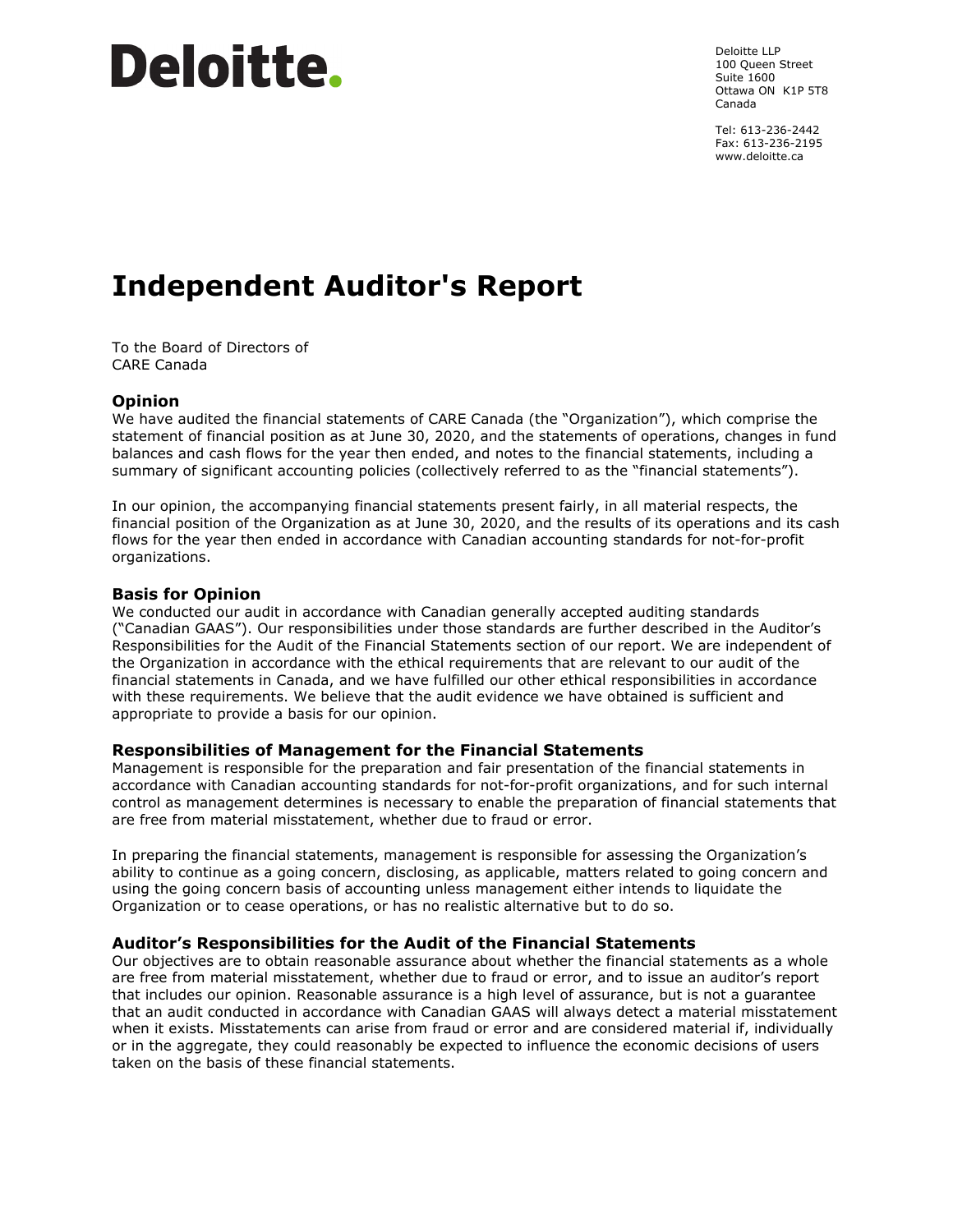As part of an audit in accordance with Canadian GAAS, we exercise professional judgment and maintain professional skepticism throughout the audit. We also:

- Identify and assess the risks of material misstatement of the financial statements, whether due to fraud or error, design and perform audit procedures responsive to those risks, and obtain audit evidence that is sufficient and appropriate to provide a basis for our opinion. The risk of not detecting a material misstatement resulting from fraud is higher than for one resulting from error, as fraud may involve collusion, forgery, intentional omissions, misrepresentations, or the override of internal control.
- Obtain an understanding of internal control relevant to the audit in order to design audit procedures that are appropriate in the circumstances, but not for the purpose of expressing an opinion on the effectiveness of the Organization's internal control.
- Evaluate the appropriateness of accounting policies used and the reasonableness of accounting estimates and related disclosures made by management.
- Conclude on the appropriateness of management's use of the going concern basis of accounting and, based on the audit evidence obtained, whether a material uncertainty exists related to events or conditions that may cast significant doubt on the Organization's ability to continue as a going concern. If we conclude that a material uncertainty exists, we are required to draw attention in our auditor's report to the related disclosures in the financial statements or, if such disclosures are inadequate, to modify our opinion. Our conclusions are based on the audit evidence obtained up to the date of our auditor's report. However, future events or conditions may cause the Organization to cease to continue as a going concern.
- Evaluate the overall presentation, structure and content of the financial statements, including the disclosures, and whether the financial statements represent the underlying transactions and events in a manner that achieves fair presentation.

We communicate with those charged with governance regarding, among other matters, the planned scope and timing of the audit and significant audit findings, including any significant deficiencies in internal control that we identify during our audit.

Delicitté LIP

Chartered Professional Accountants Licensed Public Accountants December 9, 2020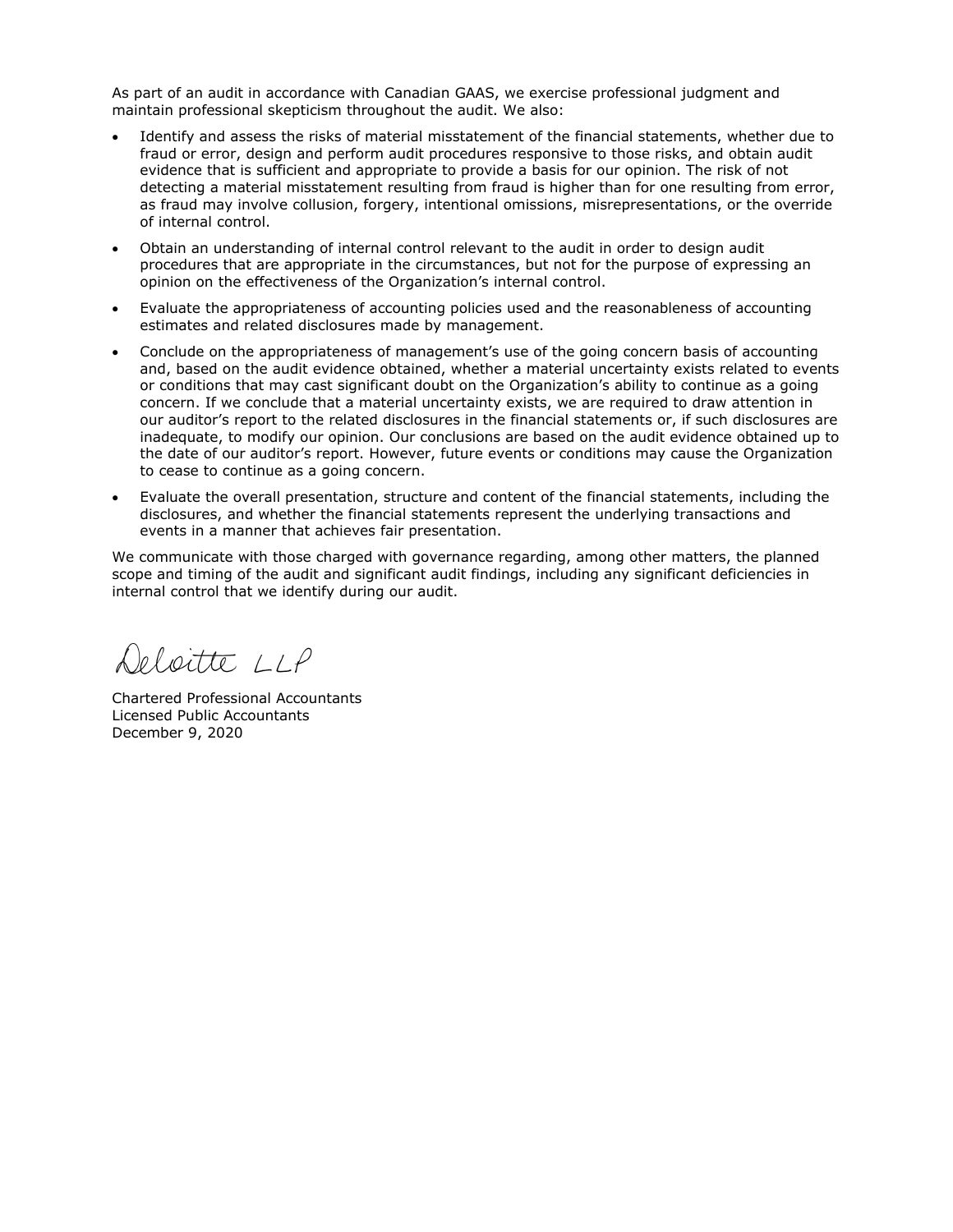**Statement of financial position** As at June 30, 2020 (In thousands of dollars)

|                                                                                              | <b>Notes</b>   | 2020<br>\$ | 2019<br>\$ |
|----------------------------------------------------------------------------------------------|----------------|------------|------------|
|                                                                                              |                |            |            |
| Assets                                                                                       |                |            |            |
| Current assets                                                                               |                |            |            |
| Cash and cash equivalents                                                                    |                | 23,995     | 32,329     |
| Amounts receivable                                                                           | $\overline{4}$ | 7,591      | 2,923      |
| Contributions receivable from donors                                                         | 5              | 7,123      | 6,093      |
| Prepaid expenses                                                                             |                | 515        | 455        |
|                                                                                              |                | 39,224     | 41,800     |
| Restricted investments                                                                       | 5              | 237        | 245        |
| Loans receivable                                                                             | $\mathcal{G}$  | 223        | 331        |
| Capital assets                                                                               | 6              | 4,092      | 3,587      |
|                                                                                              |                | 43,776     | 45,963     |
| <b>Liabilities</b><br><b>Current liabilities</b><br>Accounts payable and accrued liabilities |                | 12,430     | 7,568      |
| Government remittances payable                                                               |                | 334        | 157        |
| Deferred contributions                                                                       | 5              | 25,033     | 31,933     |
|                                                                                              |                | 37,797     | 39,658     |
| Deferred contributions                                                                       | 5              | 230        | 230        |
|                                                                                              |                | 38,027     | 39,888     |
| Commitments, contingent liabilities and guarantees                                           | 10 and 11      |            |            |
| <b>Fund balances</b>                                                                         |                |            |            |
| Annual Fund                                                                                  |                |            |            |
| Unrestricted                                                                                 |                | 1,657      | 2,409      |
| Invested in capital assets                                                                   |                | 4,092      | 3,587      |
| Venture and Emergency Fund                                                                   |                |            | 79         |
|                                                                                              |                | 5,749      | 6,075      |
|                                                                                              |                | 43,776     | 45,963     |

The accompanying notes are an integral part of the financial statements.

On behalf of the Board

While M Jacope Company, Director \_\_\_\_\_\_\_\_\_\_\_\_\_\_\_\_\_\_\_\_\_\_\_\_\_\_\_\_\_\_\_, Director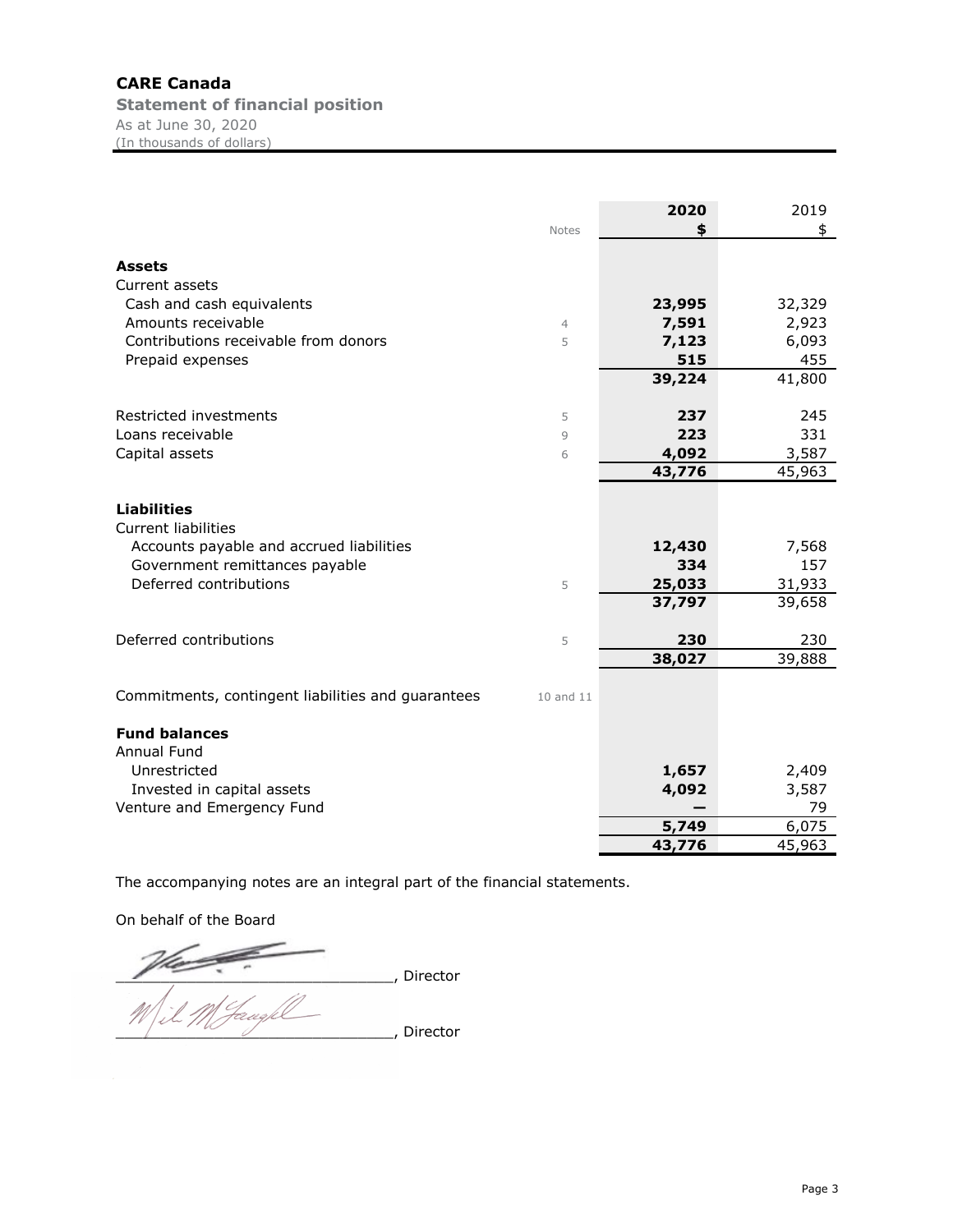**Statement of operations** Year ended June 30, 2020 (In thousands of dollars)

| <b>Notes</b>                                               | 2020<br>\$   | 2019<br>\$   |
|------------------------------------------------------------|--------------|--------------|
| <b>Support and revenue</b>                                 |              |              |
| Fundraising                                                | 5,534        | 6,335        |
| Canadian funded                                            | 45,162       | 51,206       |
| Globally funded                                            | 18,331       | 18,195       |
| <b>CARE International members</b>                          | 27,525       | 30,516       |
| Miscellaneous and investment revenue                       | 1,942        | 1,499        |
|                                                            | 98,494       | 107,751      |
| <b>Expenses</b>                                            |              |              |
| Program activities                                         |              |              |
| Humanitarian programs                                      | 52,066       | 53,685       |
| Development programs                                       |              |              |
| Food & Nutrition Security and Resilience to Climate Change | 18,847       | 22,116       |
| A Life Free from Violence                                  | 44           | 94           |
| Sexual, Reproductive and Maternal Health                   | 4,111        | 6,591        |
| Women's Economic Empowerment                               | 7,962        | 6,990        |
| Other                                                      | 4,824        | 7,247        |
| Country office management and international programming    | 3,415        | 3,187        |
|                                                            | 91,269       | 99,910       |
|                                                            |              |              |
| <b>Support services</b>                                    |              |              |
| Management and general                                     | 5,651        | 6,031        |
| Fundraising, public and donor relations                    | 1,163<br>718 | 1,701<br>739 |
| Membership in CARE International                           | 7,532        | 8,471        |
|                                                            | 98,801       | 108,381      |
| Deficiency of revenue over expenses                        |              |              |
| from continued operations                                  | (307)        | (630)        |
| Discontinued operations<br>15                              | (19)         | (3)          |
| Deficiency of revenue over expenses                        | (326)        | (633)        |

The accompanying notes are an integral part of the financial statements.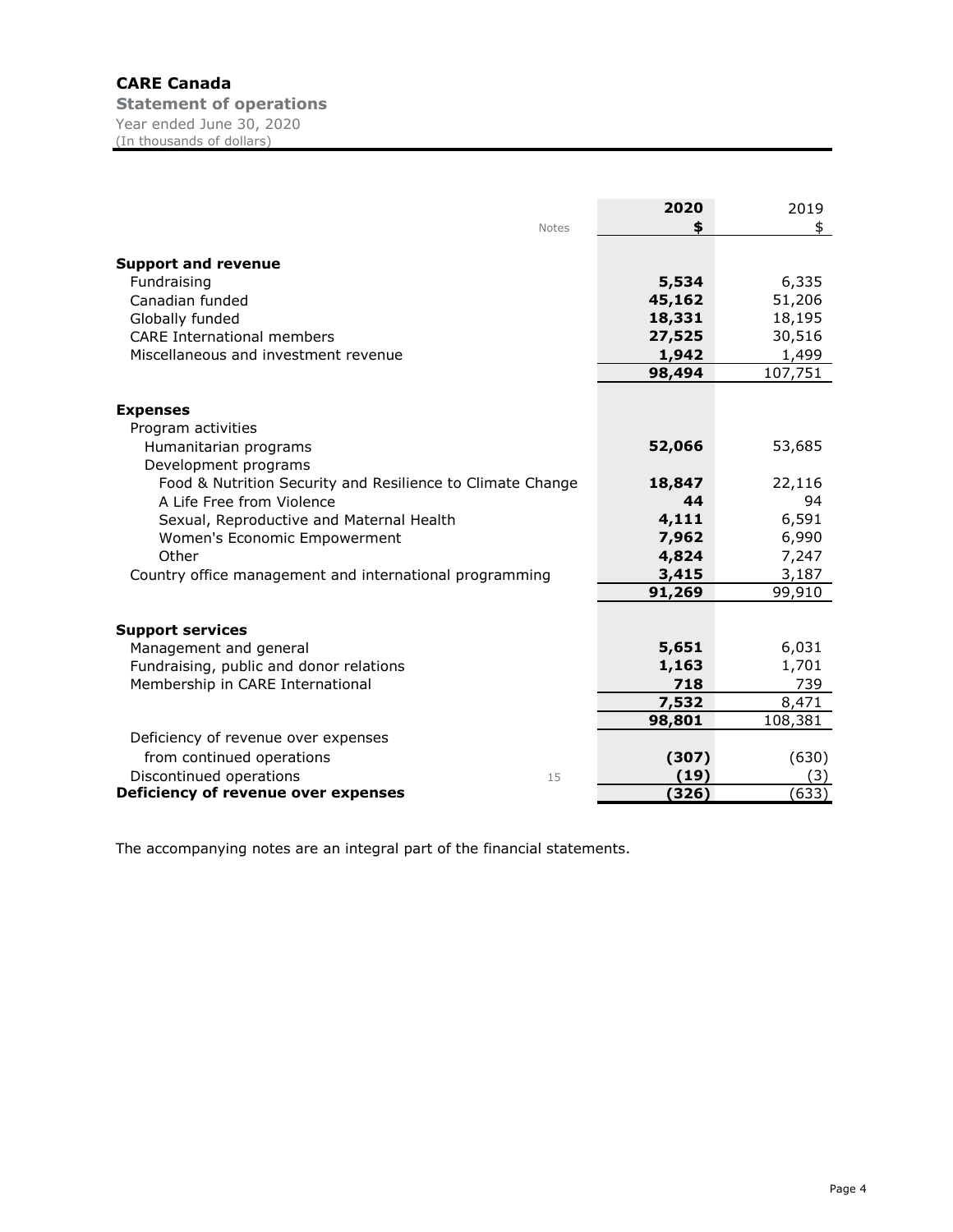**Statement of changes in fund balances** Year ended June 30, 2020 (In thousands of dollars)

|                                                                                                                          |              | <b>Venture and</b>    | Invested in    | <b>Annual Fund</b>  | <b>Total</b> | Total |
|--------------------------------------------------------------------------------------------------------------------------|--------------|-----------------------|----------------|---------------------|--------------|-------|
|                                                                                                                          |              | <b>Emergency Fund</b> | capital assets | <b>Unrestricted</b> | 2020         | 2019  |
|                                                                                                                          | <b>Notes</b> |                       |                |                     |              | S     |
|                                                                                                                          |              |                       |                |                     |              |       |
| Fund balances, beginning of year                                                                                         |              | 79                    | 3,587          | 2,409               | 6,075        | 6,708 |
| Deficiency of revenue over expenses                                                                                      |              |                       |                | (326)               | (326)        | (633) |
| Interfund transfer                                                                                                       | 3            | (79)                  |                | 79                  |              |       |
| Net change in invested in capital assets <sup>1</sup>                                                                    |              |                       | 505            | (505)               |              |       |
| Fund balances, end of year                                                                                               |              |                       | 4,092          | 1,657               | 5,749        | 6,075 |
| <sup>1</sup> Net change in invested in capital assets<br>Acquisition of capital assets<br>Amortization of capital assets |              | 665<br>(160)<br>505   |                |                     |              |       |

The accompanying notes are an integral part of the financial statements.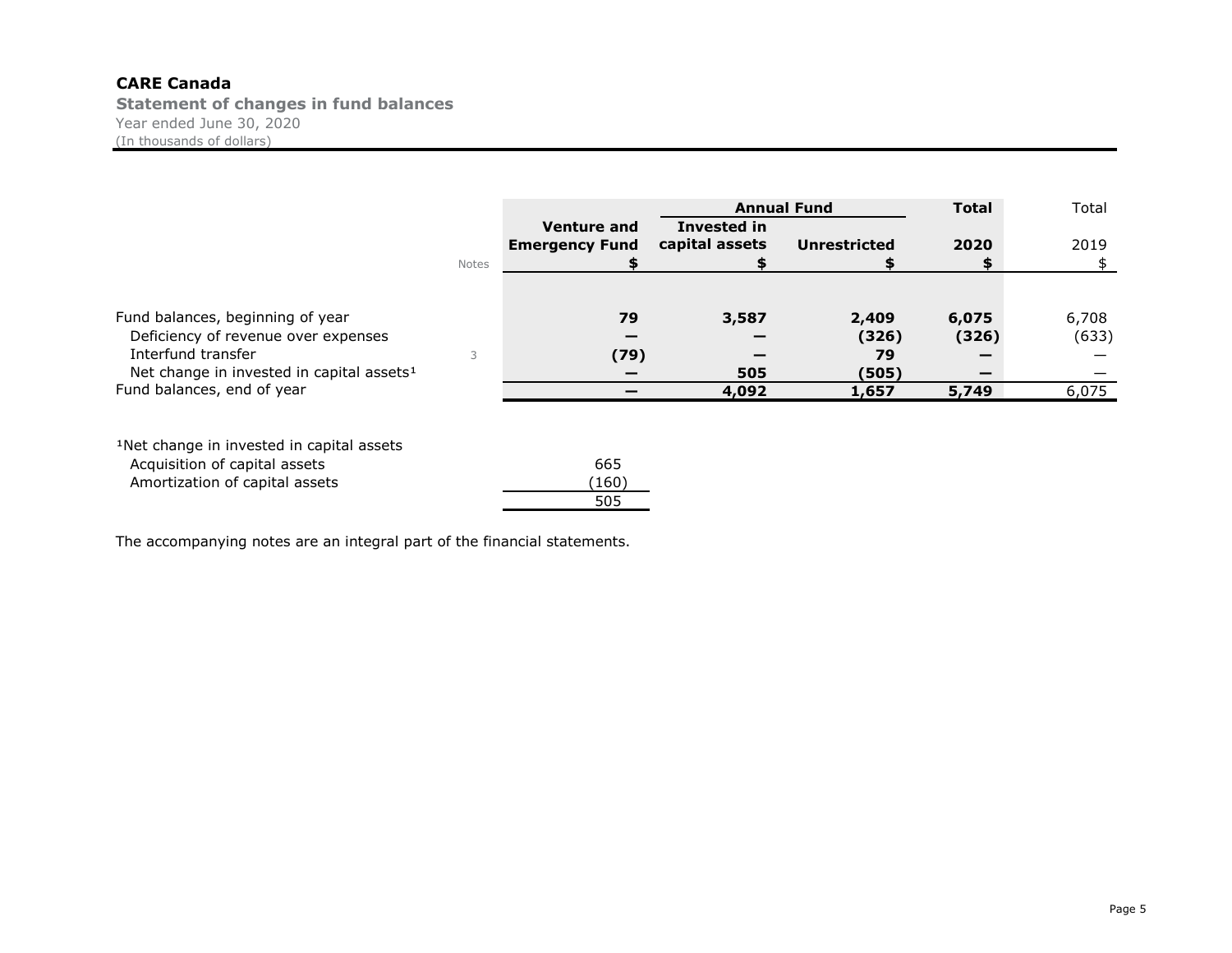**Statement of cash flows** Year ended June 30, 2020 (In thousands of dollars)

|                                                                 | 2020     | 2019     |
|-----------------------------------------------------------------|----------|----------|
|                                                                 | S        | \$       |
|                                                                 |          |          |
| <b>Operating activities</b>                                     |          |          |
| Deficiency of revenue over expenses                             | (326)    | (633)    |
| Item not affecting cash                                         |          |          |
| Amortization of capital assets                                  | 160      | 53       |
|                                                                 | (166)    | (580)    |
| Changes in non-cash operating working capital items             |          |          |
| (Increase) decrease in amounts receivable                       | (4,668)  | 824      |
| Increase in contributions receivable from donors                | (1,030)  | (441)    |
| Increase in prepaid expenses                                    | (60)     | (212)    |
| Increase (decrease) in accounts payable and accrued liabilities | 4,862    | (994)    |
| Increase (decrease) in government remittances payable           | 177      | (57)     |
| Decrease in deferred contributions                              | (6,900)  | (2, 438) |
|                                                                 | (7, 785) | (3,898)  |
|                                                                 |          |          |
| <b>Investing activities</b>                                     |          |          |
| Acquisition of capital assets                                   | (665)    | (167)    |
| Decrease (increase) in loans receivable                         | 108      | (3)      |
| Decrease in restricted investments                              | 8        | 1        |
|                                                                 | (549)    | (169)    |
| <b>Financing activities</b>                                     |          |          |
| Repayment of long-term debt                                     |          | (84)     |
| Net decrease in cash                                            | (8, 334) | (4, 151) |
| Cash and cash equivalents, beginning of year                    | 32,329   | 36,480   |
| Cash and cash equivalents, end of year                          | 23,995   | 32,329   |

The accompanying notes are an integral part of the financial statements.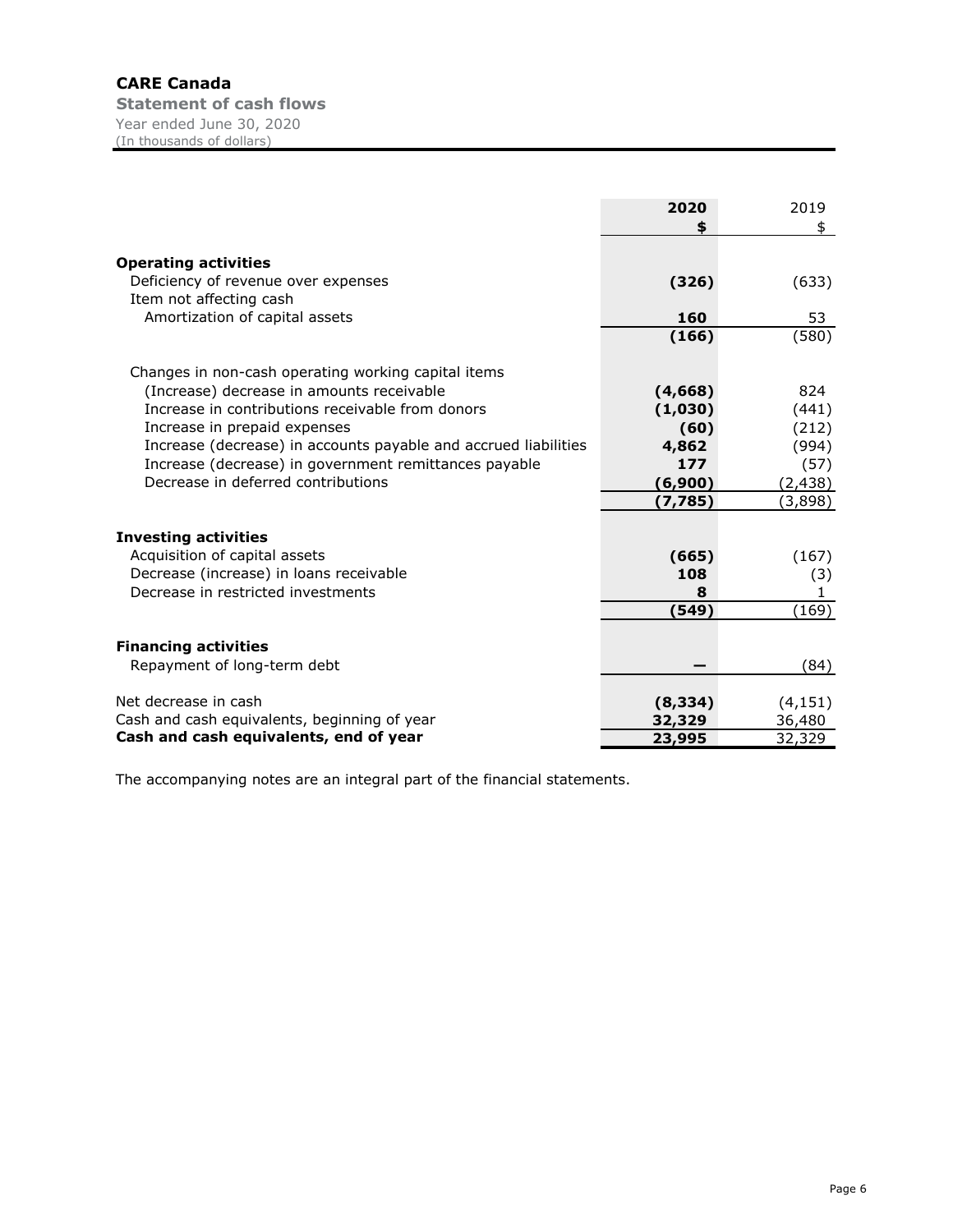# **1. Description of the organization**

CARE Canada was established in 1946 and was incorporated in 1977 under Part II of the *Canada Corporations Act*. In 2014, CARE Canada received a certificate of continuance under the *Canada Not-for-profit Corporations Act*. CARE Canada is a not-for-profit, non-governmental organization in the field of relief, reconstruction and development in developing countries and is governed by a volunteer Board of Directors whose services are provided at no cost to CARE Canada.

CARE Canada is a registered charitable organization for purposes of the *Income Tax Act* (Canada) and as such is not subject to income tax. CARE Canada is an independent member of CARE International.

# **2. Accounting Policies**

The financial statements were prepared in accordance with Canadian accounting standards for not-for-profit organizations and include the following significant accounting policies:

#### *Adoption of Section 4433, Tangible capital assets held by not-for-profit organizations*

Effective July 1, 2019, the Organization adopted Handbook Section 4433, Tangible capital assets held by not-for-profit organizations ("Section 4433") replacing Section 4431 on the same topic. Section 4433 provides additional guidance related to componentization of tangible capital assets consisting of significant separable component parts, the recognition of partial impairments when the conditions indicate a tangible capital asset is impaired and related impairment disclosures. In accordance with the transition provisions, the Organization has applied Section 4433 prospectively with no impact on the disclosures or amounts recorded in the financial statements of the Organization.

#### *Adoption of Section 4434, Intangible assets held by not-for-profit organizations*

Effective July 1, 2019, the Organization adopted Handbook Section 4434, Intangible assets held by not-for-profit organizations (''Section 4434'') replacing Section 4432 on the same topic. Section 4434 provides additional guidance including the recognition of partial impairments when conditions indicate that an intangible asset is impaired, along with related impairment disclosures. In accordance with the transition provisions, the Organization has applied Section 4434 prospectively with no significant impact on the disclosures or amounts recorded in the financial statements of the Organization.

#### *Basis of presentation*

These financial statements include the assets and liabilities of CARE Canada's Canadian operations and the five (six in 2019) overseas country offices (Chad, Cuba, Kenya, Zambia and Zimbabwe) for which it has responsibility, and the revenues and expenses for which CARE Canada and its five overseas country offices enter into contracts with donors for the funding of projects. On September 30, 2019, CARE Canada ceased operating its CARE Indonesia country office transitioning it to an affiliate member of CARE International as described in Note 15.

Care Canada's country office in Kenya includes operations from CARE Somalia and CARE East and Central Africa Regional Management Unit (ECARMU) for which CARE USA is the lead member firm. In 2008, a memorandum of understanding (MOU) was signed between CARE Canada and CARE USA which limits CARE Canada's liabilities and provides CARE Canada indemnity over CARE Somalia and ECARMU's operations.

In 2019, CARE Canada established a Board of Directors for CARE International in Kenya to provide direction and oversight of the Organization's affairs as per the Kenya Government requirements. CARE Canada has the exclusive right to appoint the directors of the Board.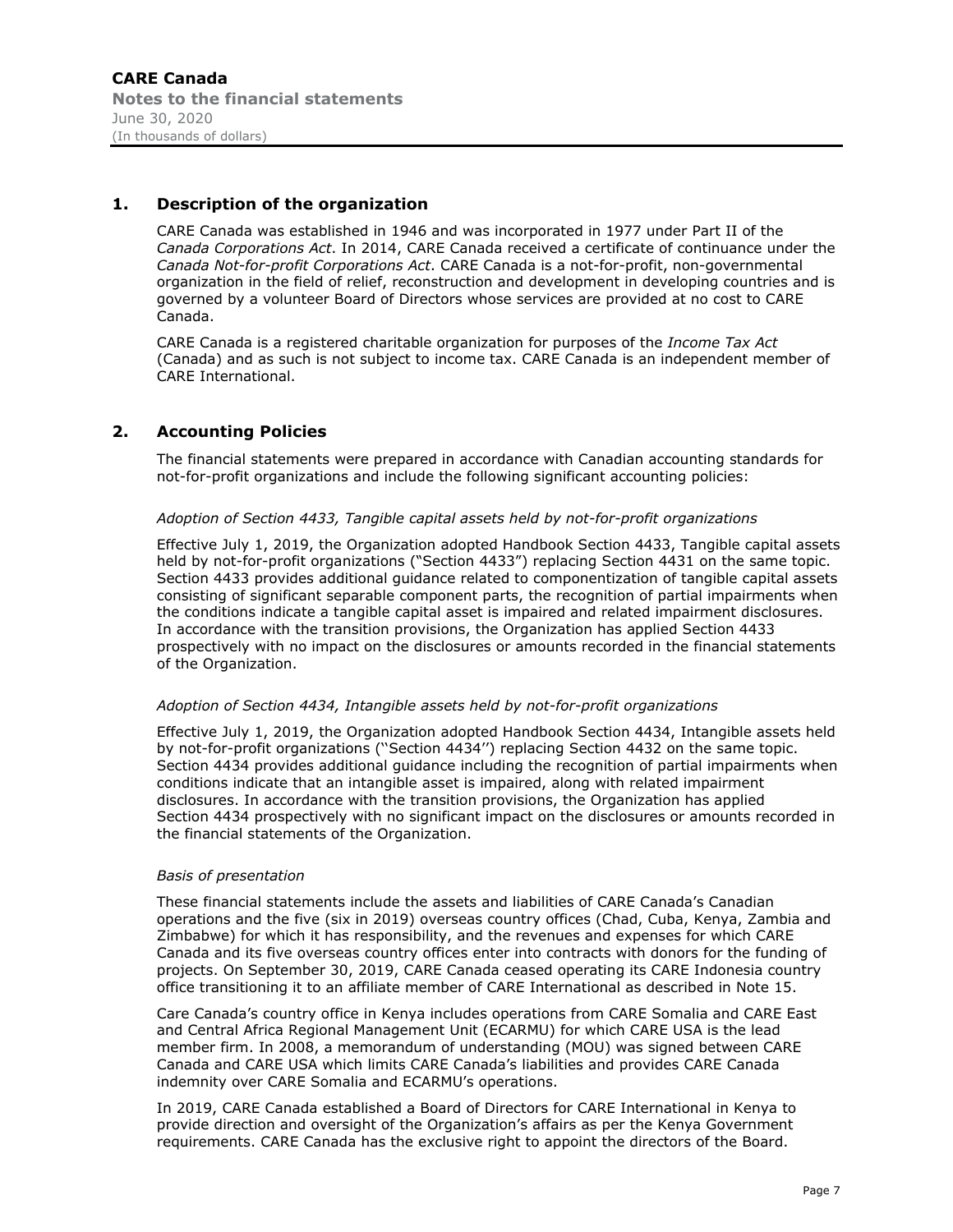# **2. Accounting policies (continued)**

#### *Controlled entities*

CARE Canada established the CEP Investment Trust in 2007 and provided the trust with longterm loans to facilitate investments in pro-poor businesses in the Third World. CARE Canada is the sole beneficiary of the CEP Investment Trust. The CEP Investment Trust's financial statements have not been consolidated with CARE Canada's financial statements. The CEP Investment Trust has a December 31 year-end.

#### *Fund accounting*

CARE Canada follows the restricted fund method of accounting for contributions. To ensure observance of limitations and restrictions placed on the use of resources available to CARE Canada, the accounts of CARE Canada are classified for reporting purposes into funds in accordance with activities or objectives specified by the donors or in accordance with the directives issued by the Board of Directors. Transfers between funds are recorded as approved by CARE Canada's Board of Directors.

The Annual Fund reports resources to be used for CARE Canada's programs and administrative activities. This fund reports unrestricted resources and restricted contributions.

The Venture and Emergency Fund includes donations and contributions of which the use is restricted by the donors for:

- the Emergency Relief Rapid Response Program to be used as a vehicle to help at the very onset of a crisis; and
- the Pro-Poor Business Program to be used to effectively reduce poverty by utilizing market mechanisms and business enterprise functions designed to put more income into the hands of poor people.

#### *Revenue recognition*

Unrestricted contributions are recorded as revenue of the Annual Fund in the year received or receivable, if the amount can be reasonably estimated and collection is reasonably assured.

Restricted contributions related to general operations are recognized as revenue in the Annual Fund in the year in which the related expenses are incurred.

Investment income earned in the Venture and Emergency Fund is recognized as revenue in the Venture and Emergency Fund or the Annual Fund depending on the nature of any restrictions imposed by the donor. Other investment revenue is recognized as revenue of the Annual Fund when earned.

#### *Canadian funded and globally funded*

CARE Canada enters into contracts with the Canadian government (the department of Global Affairs Canada (GAC)) and other donors for the funding of projects in various countries. These funds are recorded as revenue of the Annual Fund as related expenses are incurred. Any indirect cost recovery, management fee or procurement fee that are applicable to CARE Canada are recorded as revenue of the Annual Fund in accordance with the terms in the individual contracts.

The portion of the contributions that relates to a future period is deferred and recognized as revenue of the Annual Fund in the period in which the contributions are spent. Any contribution expended in excess of the contributions received from the donors is shown in the statement of financial position as contributions receivable from donors.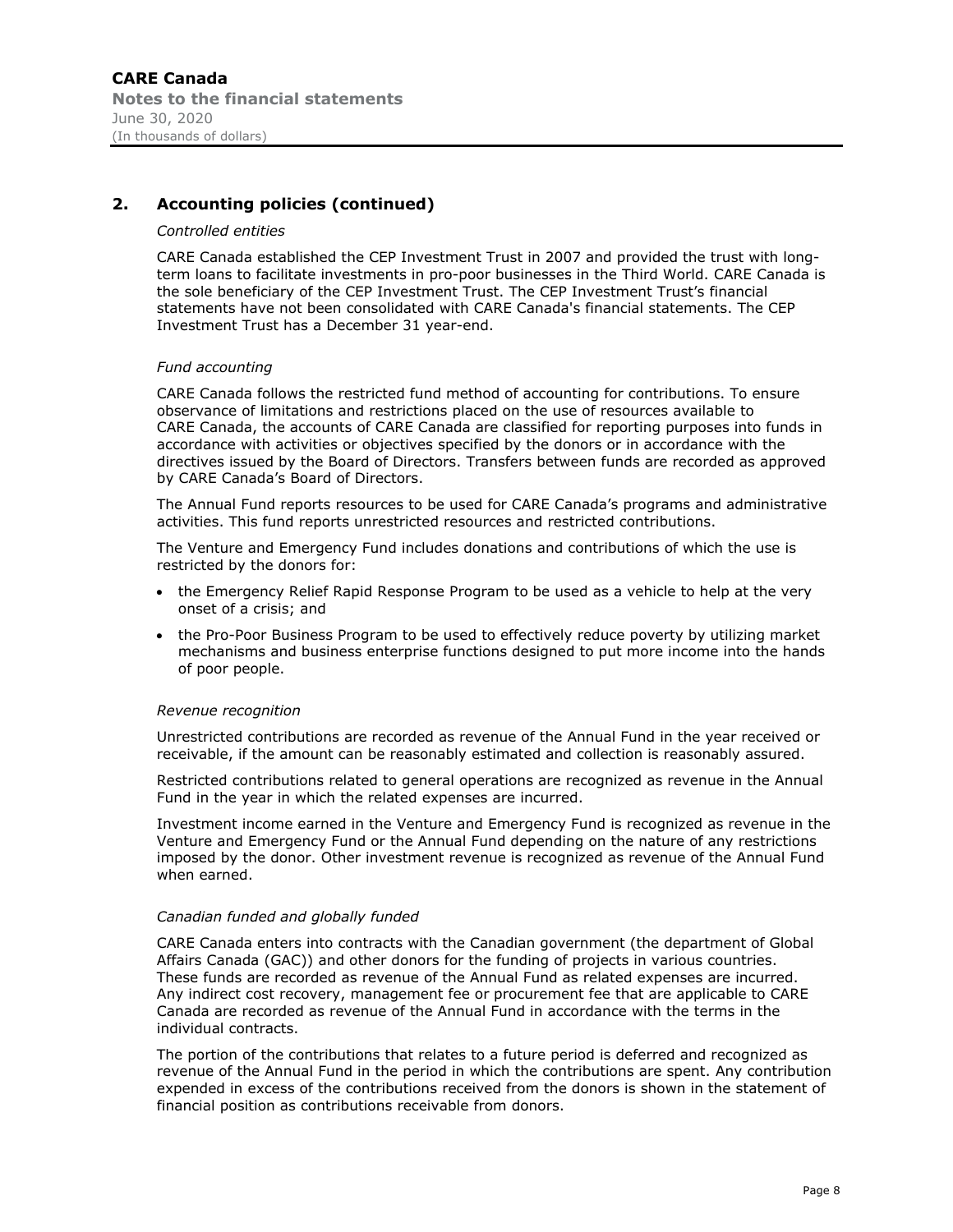# **2. Accounting policies (continued)**

#### *Contributions and donated services*

Contributions in kind received from multilateral donors, the Canadian government and other organizations are recorded as revenue and program activity expenses at fair value.

Wherever government and local communities in countries in which CARE Canada operates contribute labour services, transportation and storage facilities to various projects, the value of such contributions is not reflected in the financial statements because of the difficulty of measurement.

Similarly, contributions in kind by various media for public information and fundraising campaigns are not reflected in the financial statements because of the difficulty of measurement.

Donated capital assets are capitalized and amortized and contributions received toward the acquisition of capital assets are deferred and amortized to revenue on the same basis as the related depreciable capital assets are amortized.

#### *Expense allocation*

CARE Canada's expenses are recorded and reported by program and support services. CARE Canada incurs a number of general support expenses that are common to the administration of CARE Canada and its programs. General support expenses incurred in CARE Canada's Canadian operations are included under Country office management and international programming, Management and general and Fundraising, public and donor relations. There is no allocation of Canadian general support expenses to different program activities. General support expenses, such as budgeting, accounting, human resources, and information technology, incurred in CARE Canada's five (six in 2019) overseas country offices are allocated to program activities. Personnel costs are allocated based on the percentage of relevant employees' time involved in supporting the program and other operating and general expenses are allocated on a proportionate basis relating to the function. Such allocations are reviewed, updated and applied on a prospective basis.

#### *Financial instruments*

CARE Canada's financial instruments consist of cash and cash equivalents, amounts receivable, contributions receivable from donors, restricted investments, loans receivable, accounts payable and accrued liabilities, government remittances payable and long-term debt.

CARE Canada initially measures its financial assets and financial liabilities at fair value. CARE Canada subsequently measures all its financial assets and financial liabilities at amortized cost, except for cash and cash equivalents and restricted investments which are measured at fair value.

Transaction costs related to financial assets measured at fair value are expensed as incurred. Transaction costs related to other financial assets and liabilities are included or deducted in the initial measurement of the asset or liability.

#### *Cash and cash equivalents*

Cash and cash equivalents include internally restricted and unrestricted cash and cash equivalents. In accordance with the investment policy approved by the Board of Directors, cash and cash equivalents are held in highly liquid investments which are readily convertible to a known amount of cash and are subject to an insignificant risk of change in value.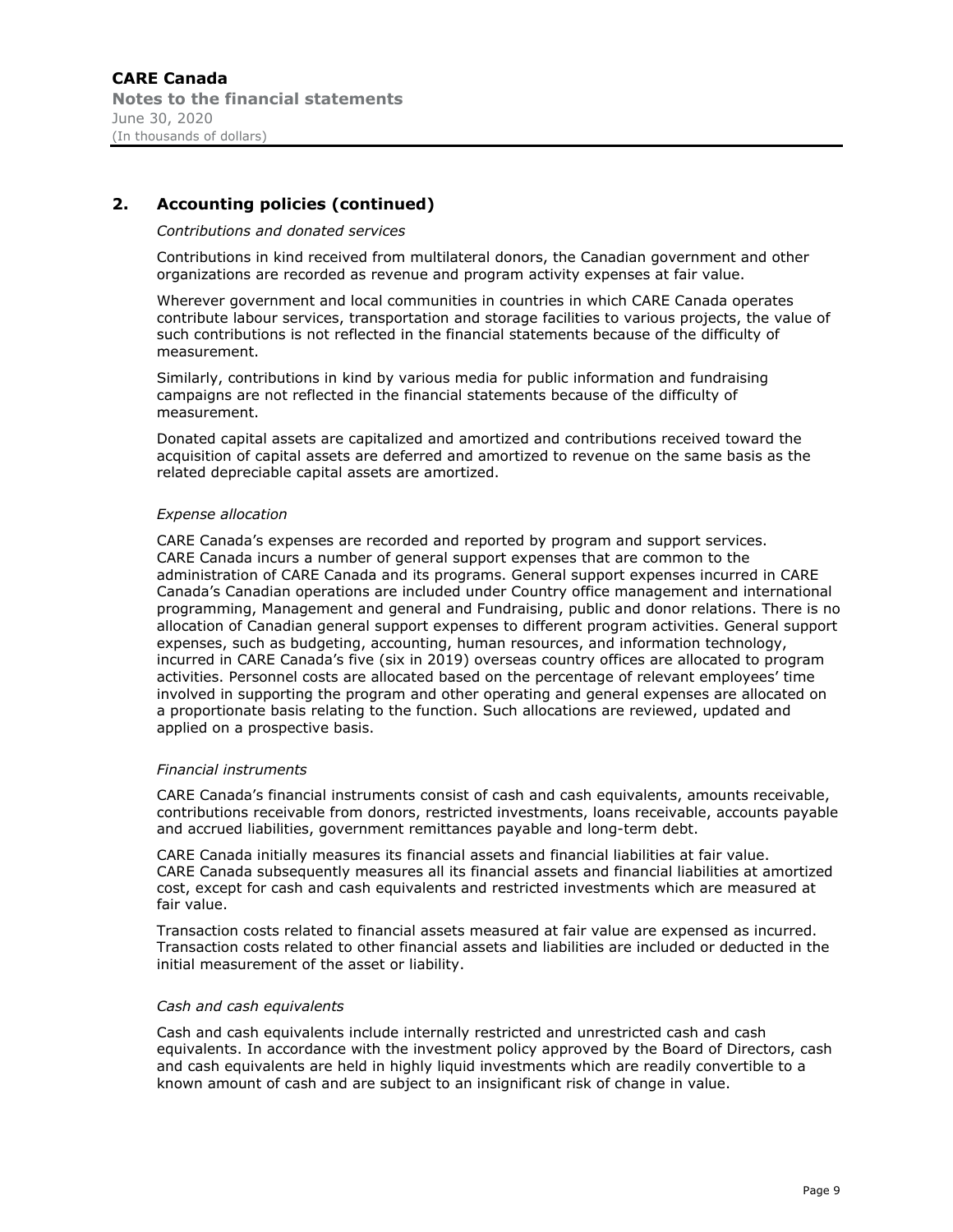# **2. Accounting policies (continued)**

#### *Capital assets*

Capital assets acquired for direct use in donor-funded projects are expensed in the year of acquisition as CARE Canada is not entitled to ownership. Those that are not project-specific are capitalized and amortized over their estimated useful life. Contributed capital assets are recorded at fair value at the date of contribution.

For internally used software, the acquisition costs of software licenses and associated consulting costs and the payroll costs of employees directly associated with the implementation of the asset are capitalized. The costs of software maintenance, training and data conversion are expensed in the period incurred.

Amortization is provided on a straight-line basis over the estimated useful lives as follows:

| 10 and 40 years |
|-----------------|
| 3 years         |
| 5 years         |
| 3 years         |
| 1 to 7 years    |
|                 |

#### *Impairment of long-lived assets*

Long-lived assets are reviewed for impairment whenever events or changes in circumstances indicate that their carrying amount may not be recoverable. An impairment loss is recognized when the asset no longer has long-term service potential. The amount of the impairment loss is determined as the excess of the net carrying value of the asset over its residual value.

#### *Foreign currency translation*

Monetary assets and liabilities denominated in foreign currencies are translated into Canadian dollars at exchange rates in effect at the statement of financial position date. All other assets and liabilities are translated at their historical rate. Revenue and expense for CARE USA projects are translated using average monthly rates. All other revenue and expense items are translated using daily rates. Any resulting foreign exchange gains or losses are recorded in the statement of operations.

#### *Use of estimates*

The preparation of financial statements in accordance with Canadian accounting standards for not-for-profit organizations requires management to make estimates and assumptions that affect the reported amounts of assets and liabilities and disclosures of contingent assets and liabilities at the date of the financial statements and the reported amounts of revenues and expenses during the period.

Significant estimates include assumptions used in estimating the recoverability of project expenditures and the determination of the allowance for doubtful contributions receivable from donors, the allowance for doubtful amounts receivable, the useful life of capital assets, the fair value of restricted investments, the amount of certain accrued liabilities and the fair value of contributions in kind. Actual results could differ from management's best estimates as additional information becomes available in the future.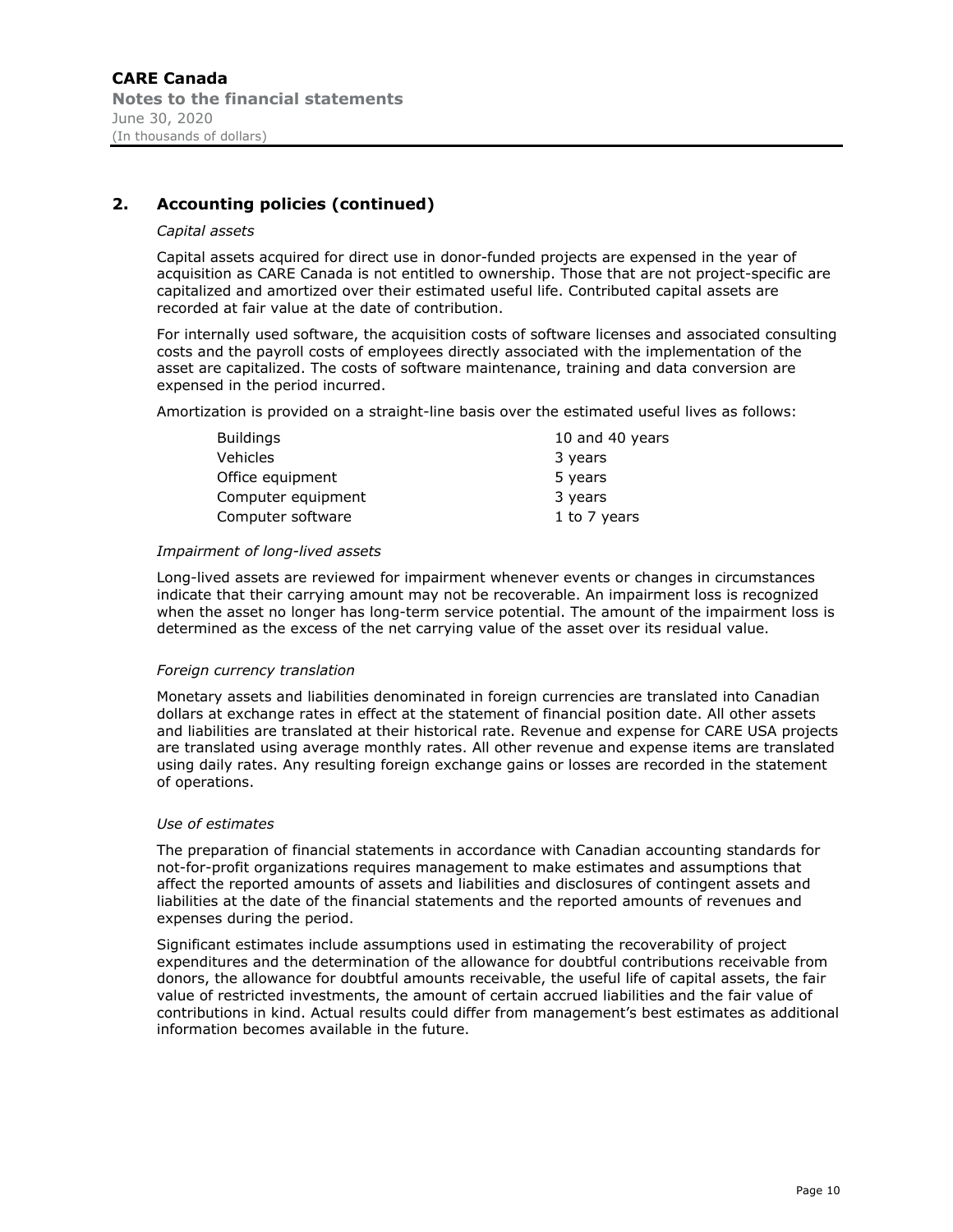# **3. Capital management**

CARE Canada's objectives in managing capital are:

- a) to ensure that sufficient financial resources are in place to deliver on the priorities set by the Board of Directors during its annual budget and business plan review;
- b) to safeguard its ability to continue as a charitable organization and meet the objectives of the different funds as described in Note 2;
- c) to maintain the Annual Fund's unrestricted reserve to an equivalent of a minimum of six months of operating expenses; and
- d) to invest funds in financial instruments that conform to the investment policy and which present a low risk for CARE Canada.

CARE Canada manages several funding agreements with external restrictions that specify the conditions for using these financial resources. CARE Canada has complied with the requirements respecting these restricted contributions. CARE Canada monitors its capital by reviewing various financial metrics, including cash flows and variances to forecasts and budgets.

During the year, CARE Canada transferred an amount of \$79 (\$165 in 2019) of the Venture and Emergency Fund into the unrestricted Annual Fund to cover the education, training and logistics of the emergency relief through CARE Canada's rapid response team.

Capital management objectives, policies and procedures are unchanged since the preceding year. CARE Canada has complied with all the capital requirements.

#### **4. Amounts receivable**

|                                                               | 2020           | 2019           |
|---------------------------------------------------------------|----------------|----------------|
|                                                               | \$             |                |
| General funding receivable<br>Allowance for doubtful accounts | 7,922<br>(582) | 3,430<br>(554) |
|                                                               | 7,195          | 2,876          |
| Government remittances                                        | 251            | 47             |
|                                                               | 7,591          | 2,923          |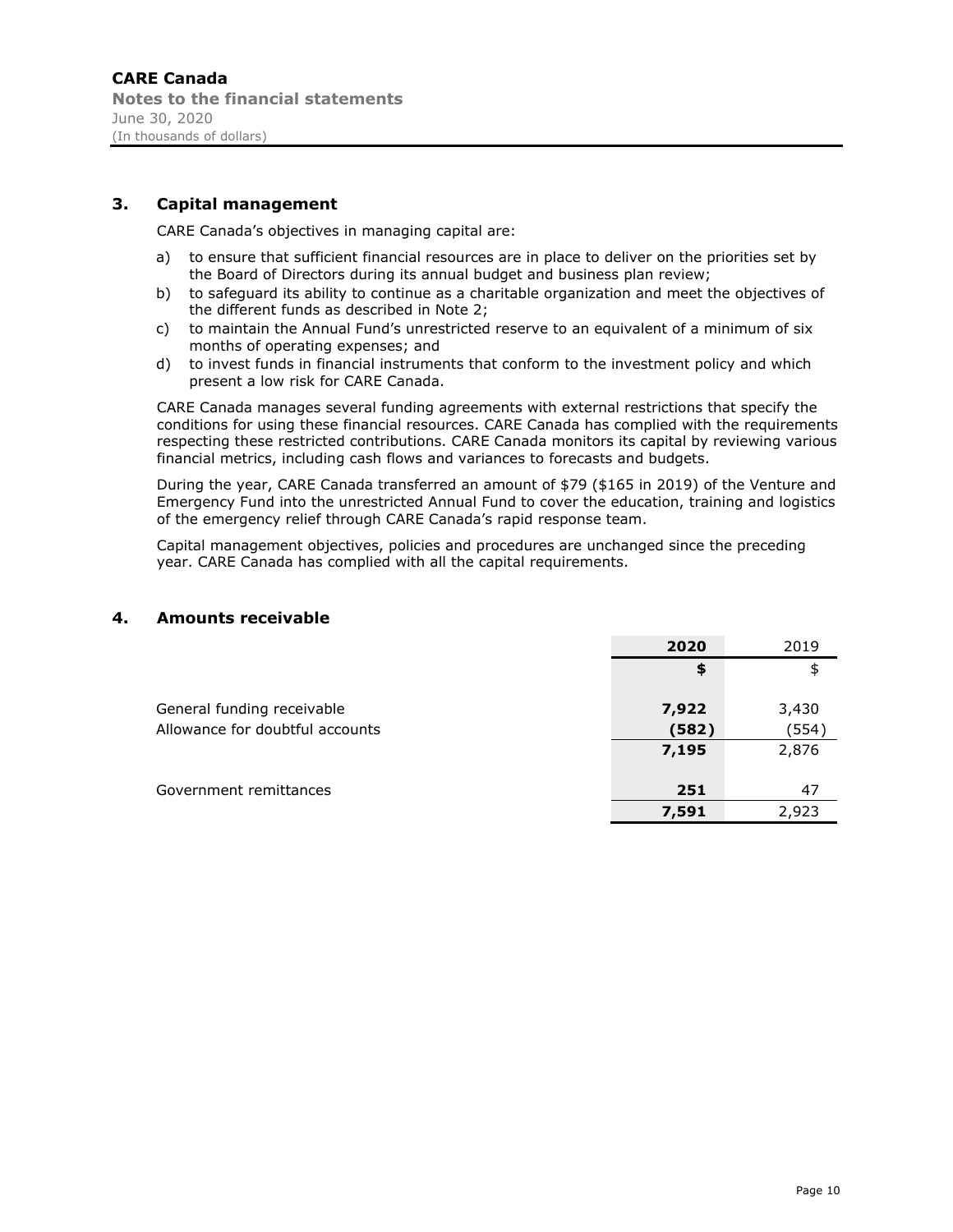# **5. Deferred contributions**

Short-term deferred contributions represent externally restricted contributions to fund program expenses for the next twelve months.

|                                      | 2020     | 2019     |
|--------------------------------------|----------|----------|
|                                      |          | \$       |
|                                      |          |          |
| Balance, beginning of year           |          |          |
| Short-term deferred contributions    | 31,933   | 34,371   |
| Contributions receivable from donors | (6,093)  | (5,652)  |
|                                      | 25,840   | 28,719   |
|                                      |          |          |
| Amounts received during the year     |          |          |
| Cash                                 | 67,951   | 89,268   |
| In-kind (Note 7)                     | 8,459    | 7,137    |
|                                      | 76,410   | 96,405   |
|                                      |          |          |
| Amounts recognized as revenue        | (84,340) | (99,284) |
|                                      | (7,930)  | (2,879)  |
| Balance, end of year                 | 17,910   | 25,840   |
|                                      |          |          |
| Balance, end of year represented by: |          |          |
| Short-term deferred contributions    | 25,033   | 31,933   |
| Contributions receivable from donors | (7,123)  | (6,093)  |
|                                      | 17,910   | 25,840   |

Contributions receivable include \$3,045 (\$1,685 in 2019) associated with projects held with GAC.

Short-term deferred contributions include \$2,381 (\$1,772 in 2019) of advances to partners that are unspent as at June 30, 2020. This amount is included in amounts receivable in the statement of financial position.

Amounts recognized as revenue totaling \$84,340 (\$99,284 in 2019) are allocated between fundraising, Canadian funded, globally funded, CARE International members and miscellaneous and investment revenue.

#### *Restricted investments*

Long-term deferred contributions of \$230 (\$230 in 2019) are represented by restricted investments in fixed income securities. The principal of \$230 must be maintained until 2031. The fair value of the restricted investments is \$237 (\$245 in 2019) which consists of Canadian bonds. Coupon rates on the bonds as at June 30, 2020, range between 2.38% and 3.05% (between 2.48% and 3.05% in 2019) and will mature between April 2023 and January 2025 (December 2019 and June 2024 in 2018).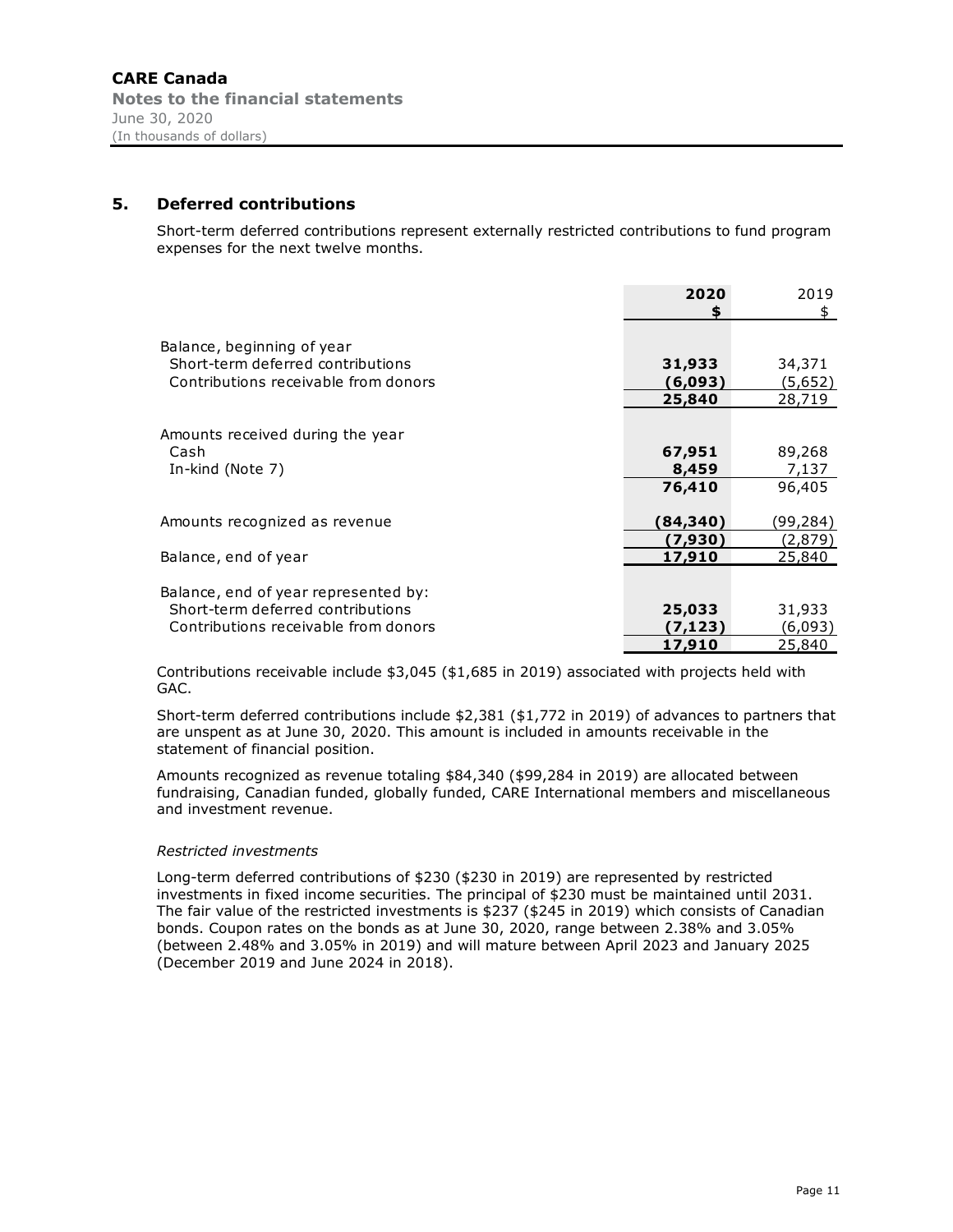# **6. Capital assets**

|                    |        |                    | 2020            | 2019     |
|--------------------|--------|--------------------|-----------------|----------|
|                    |        | <b>Accumulated</b> | <b>Net book</b> | Net book |
|                    | Cost   | amortization       | value           | value    |
|                    | \$     |                    | \$              | \$       |
|                    |        |                    |                 |          |
| Land               | 249    |                    | 249             | 249      |
| <b>Buildings</b>   | 4,533  | 1,869              | 2,664           | 2,801    |
| Vehicles           | 955    | 804                | 151             | 40       |
| Office equipment   | 537    | 509                | 28              | 20       |
| Computer equipment | 936    | 868                | 68              | 128      |
| Computer software  | 5,434  | 4,502              | 932             | 349      |
|                    | 12,644 | 8,552              | 4,092           | 3,587    |

Cost and accumulated amortization as at June 30, 2019, amounted to \$11,950 and \$8,363 respectively.

# **7. Contributions in kind**

Contributions in kind received from multilateral donors, Government of Canada and other organizations are recorded as revenue and program activity expenses at fair value. Contributions in kind included in revenue and program activity expenses are as follows:

|                 | 2020  | 2019  |
|-----------------|-------|-------|
|                 | \$    |       |
| Country Offices |       |       |
| Zimbabwe        | 2,087 | 339   |
| Kenya           | 6,372 | 6,798 |
|                 | 8,459 | 7,137 |

# **8. Pension plan**

The pension plan for employees of CARE Canada (the "Plan") is a defined contribution plan covering all employees of CARE Canada who meet eligibility requirements as specified in the plan agreement. CARE Canada is required to contribute 5% of the employee's gross earnings for all members. CARE Canada contributed \$328 (\$261 in 2019) during the year.

# **9. Controlled entity**

CARE Canada has committed to provide funds to the CEP Investment Trust to fund certain investment activities. The loans are unsecured and without any established term of repayment. The fair value of the loan's receivable is approximately \$223 (\$331 in 2019).

As at December 31, 2019, the CEP Investment Trust had total assets of \$200 (\$316 in 2018), total liabilities of \$220 (\$333 in 2018) and a capital deficit of \$20 (deficit of \$17 in 2018). Total revenues in 2019 were nil (nil in 2018) and expenses were \$118 (\$6 in 2018).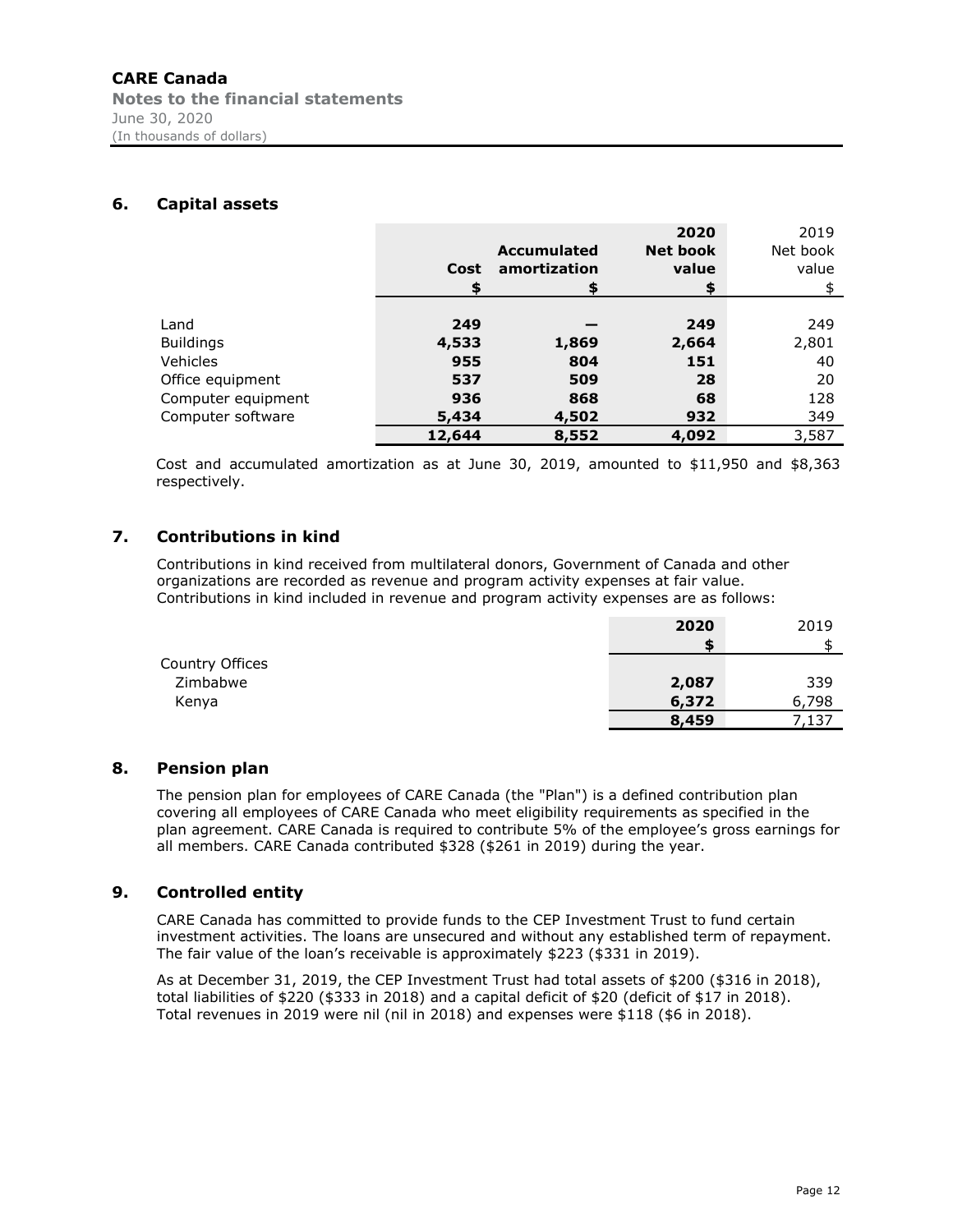# **10. Commitments and contingent liabilities**

#### *Leases*

CARE Canada is committed under operating leases in country offices and in Canada which mature between 2020 and 2021. The annual minimum payments are as follows:

| 2020 | 394 |
|------|-----|
| 2021 | 54  |

#### *Legal actions*

In the ordinary course of business, CARE Canada becomes involved in various legal actions. While the ultimate effect of such actions cannot be ascertained at this time, management believes that their resolution will not have a material adverse effect on the financial statements.

#### *Uncertain tax position*

CARE Canada has appealed and is currently negotiating a disputed tax assessment related to expatriating CARE International's staff in Kenya. In 2020, the courts have ruled in favour of CARE Canada, but the Kenya Revenue Agency has appealed the ruling. The maximum exposure is currently established at \$3,010 (\$3,010 in 2019) under which CARE Canada's portion is estimated at \$624 (\$624 in 2019). A portion of CARE Canada's estimated exposure has been reflected in these financial statements and is included in accounts payable and accrued liabilities.

#### *Credit facility*

An unsecured line of credit of \$2,000 (\$2,000 in 2019), renewable on an annual basis, is available for use by CARE Canada. Advances under the line of credit bear interest at the bank's prime rate and are repayable on demand. As at June 30, 2020, there was no outstanding balance (nil in 2019). A funded project in Cuba by GAC required a letter of guarantee of \$500. This reduces the amount of available credit.

#### **11. Government contributions**

As stated in Note 2, the contributions from GAC and other contributions are subject to restrictions as to the use of the funds. CARE Canada's accounting records, as well as those of member institutions subcontracted to execute the projects, are subject to audit by GAC and other funding agencies to identify instances, if any, in which the amounts charged to projects have not complied with the agreed terms and conditions, and which, therefore, would be refundable to the funding agency. Adjustments to the financial statements as a result of these audits, if any, will be recorded in the period in which they become known.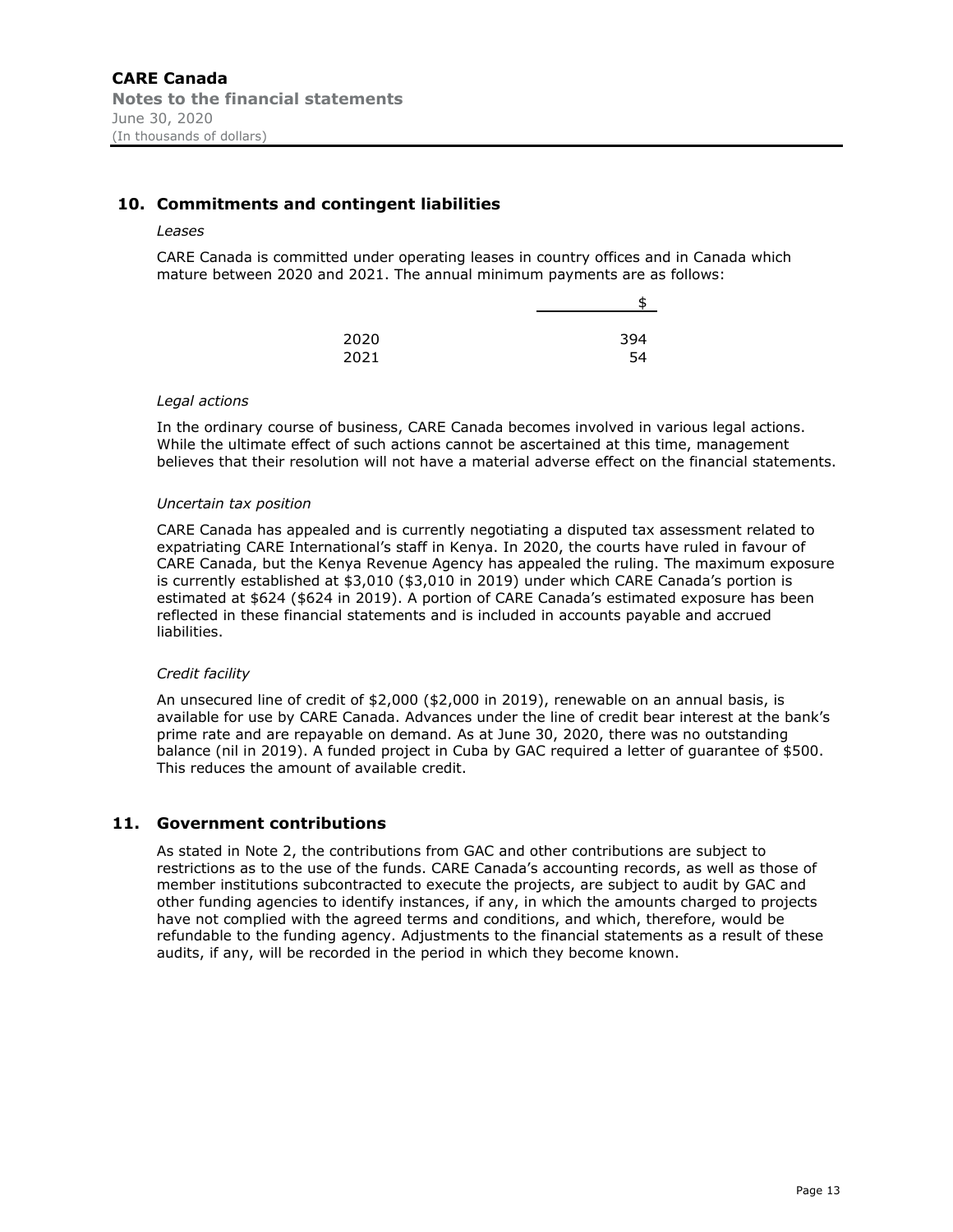# **12. Allocation of expenses**

A portion of program activities is related to administration costs incurred in CARE Canada's five (six in 2019) overseas country offices. These costs have been allocated as follows:

|                                                                                                      | 2020<br>S | 2019  |
|------------------------------------------------------------------------------------------------------|-----------|-------|
| Allocated to:<br>Program activities                                                                  | 1,785     | 1,646 |
| Humanitarian programs<br>Development programs<br>Food & Nutrition Security and Resilience to Climate |           |       |
| Change                                                                                               | 557       | 860   |
| A Life Free from Violence                                                                            | 3         |       |
| Sexual, Reproductive and Maternal Health                                                             | 106       | 146   |
| Women's Economic Empowerment                                                                         | 90        | 199   |
| Other                                                                                                | 760       | 623   |
|                                                                                                      | 3,301     | 3,481 |
| <b>Allocated from:</b>                                                                               |           |       |
| Support services                                                                                     | 3,301     | 3,481 |

# **13. Financial instruments**

#### *Fair values*

The carrying values of amounts receivable, contributions receivable from donors, accounts payable and accrued liabilities and government remittances payable approximate their fair values due to the relatively short periods to maturity of the instruments.

Refer to Notes 5 for fair values related to CARE Canada's other financial instruments.

#### *Investment risk*

CARE Canada's Board of Directors has approved an investment policy that provides the guidelines for managing the investments of the organization. The overall objective of CARE Canada's investment program is to allocate the assets of CARE Canada in order to support the strategic and operational objectives of the organization.

#### *Market risk*

Market risk is the risk that the fair value or future cash flow of a financial instrument will fluctuate because of changes in market prices. Market risk is comprised of three types of risk: currency risk, interest rate risk and other price risk. CARE Canada is mainly exposed to currency risk and interest rate risk.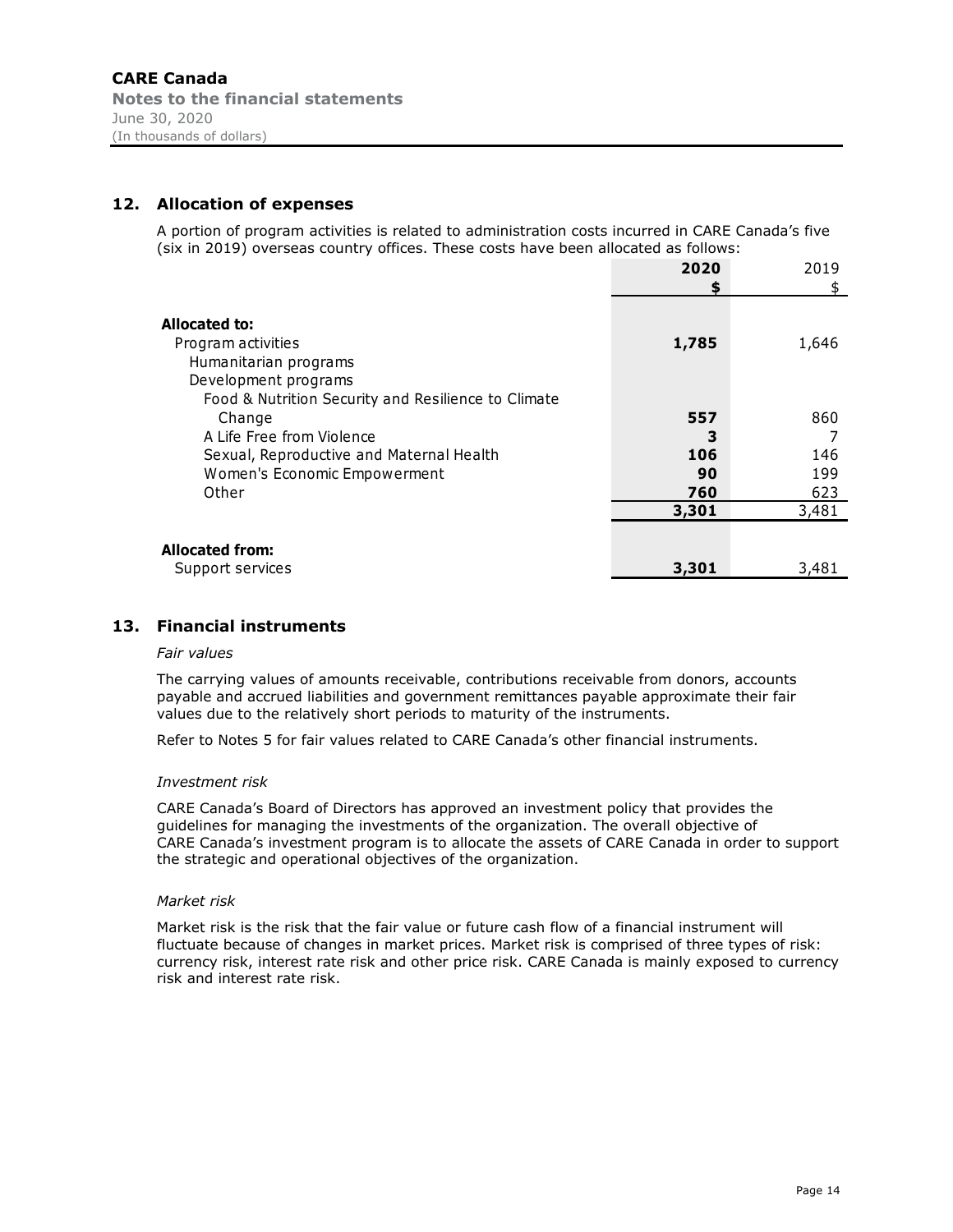# **13. Financial instruments (continued)**

#### *Currency risk*

CARE Canada operates internationally, giving rise to significant exposure to market risks from changes in interest rates and foreign exchange rates. CARE Canada does not use derivatives to hedge its foreign exchange risk but relies on prudent cash management practices to minimize exposure to foreign exchange risk.

Amounts denominated in foreign currencies are as follows:

|                       | <b>Monetary</b><br>assets<br>S | 2020<br><b>Monetary</b><br><b>liabilities</b><br>S | Monetary<br>assets<br>\$ | 2019<br>Monetary<br>liabilities<br>\$ |
|-----------------------|--------------------------------|----------------------------------------------------|--------------------------|---------------------------------------|
| United States dollars | 14,346                         | 14,253                                             | 8,766                    | 3,971                                 |
| British pounds        | 1,020                          | 750                                                | 312                      | 277                                   |
| Euros                 | 2,985                          | 4,374                                              | 1,513                    | 644                                   |
| Chad XAF              | 4,581                          | 2,629                                              | 2,073                    | 3,312                                 |
| Cuban pesos           |                                |                                                    | 8                        |                                       |
| Indonesian rupiahs    |                                |                                                    | 353                      | 430                                   |
| Kenyan shillings      | 1,266                          | 785                                                | 910                      | 1,498                                 |
| Zambian kwachas       | 1,112                          | 900                                                | 246                      | 606                                   |
|                       | 25,310                         | 23,691                                             | 14,181                   | 10,741                                |

Monetary assets include cash and cash equivalents, amounts receivable and contributions receivable from donors. Monetary liabilities include accounts payable and accrued liabilities and deferred contributions.

#### *Interest rate risk*

Interest rate risk refers to adverse consequences of interest rate changes on CARE Canada's cash flows, financial position, investment income and interest expenses. CARE Canada's fixed income investments are exposed to interest rate changes. The impact of adverse changes in rates is not considered material.

#### *Credit risk*

Credit risk arises from the potential that one party to a financial instrument will fail to discharge an obligation and cause the other party to incur a financial loss.

The maximum credit exposure of CARE Canada is represented by the fair value of the restricted investments and all receivables as presented in the statement of financial position.

#### **14. Tax receipted donations**

CARE Canada is a member of Imagine Canada and has adopted the Ethical Fundraising and Financial Accountability Code (the "Code"). The Code requires disclosure of donations that are receipted for income tax purposes. During the year, CARE Canada issued donation receipts for income tax purposes in the amount of \$3,840 (\$4,263 in 2019). This figure does not include non-receiptable fundraising revenues received during the year from other charitable organizations.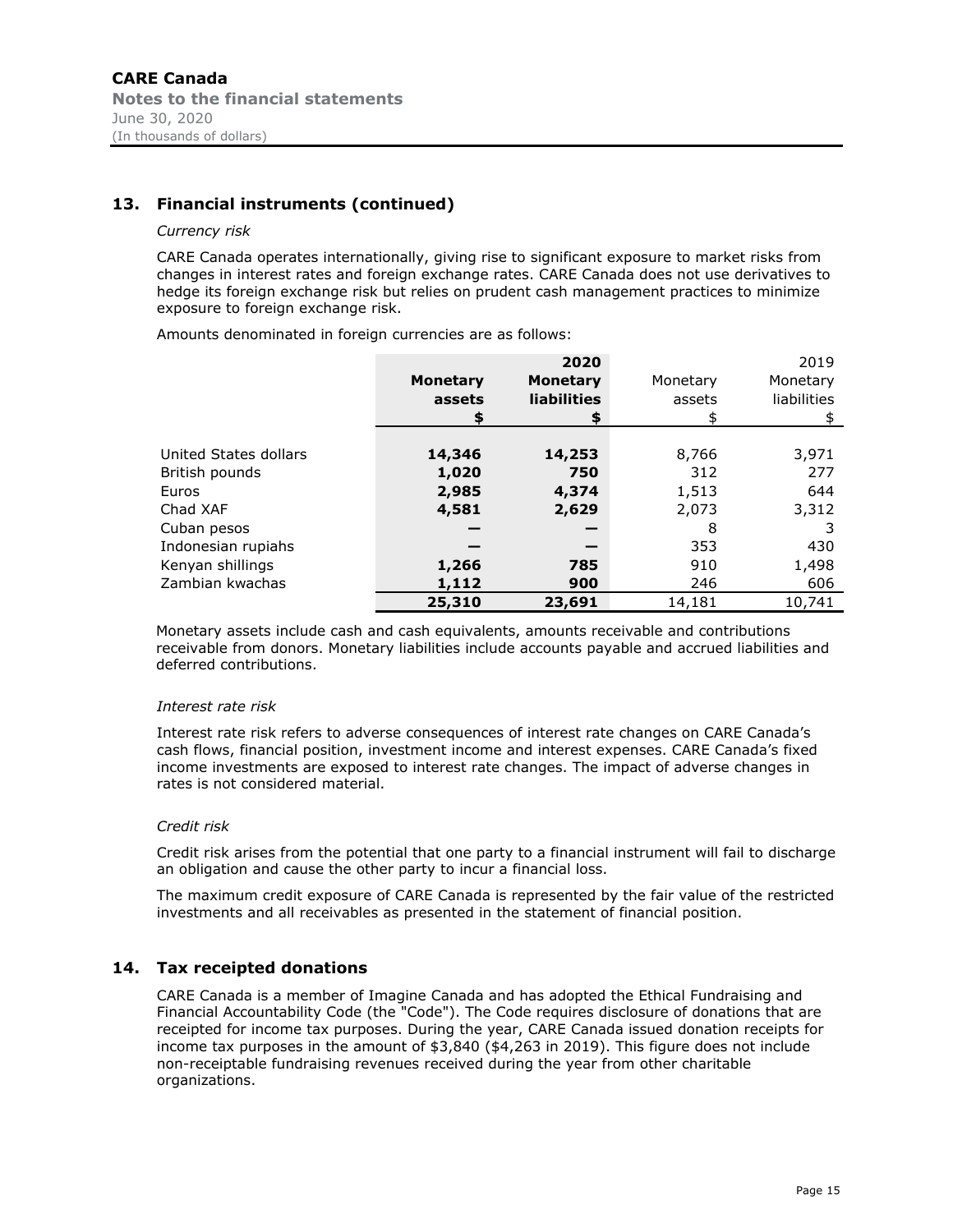# **15. Discontinued operations**

On September 30, 2019, CARE Canada ceased operating its CARE Indonesia country office transitioning it to Yayasan CARE Peduli, an affiliate member of CARE International. The results of the discontinued operations, are included in deficiency of revenue over expenses in the statement of operations. CARE Canada received no proceeds from the abovementioned transition.

Support and revenue and expenses from discontinued operations amounts to \$1,308 (\$5,178 in 2019) and \$1,327 (\$5,181 in 2019), respectively and are detailed as follows:

|                                                            | 2020  | 2019          |
|------------------------------------------------------------|-------|---------------|
|                                                            | S     | \$            |
|                                                            |       |               |
| <b>Support and revenue</b>                                 |       |               |
| Canadian funded                                            |       | 477           |
| Globally funded                                            | 325   | 28            |
| <b>CARE International members</b>                          | 851   | 4,545         |
| Miscellaneous and investment revenue                       | 132   | 128           |
|                                                            | 1,308 | 5,178         |
|                                                            |       |               |
| <b>Expenses</b>                                            |       |               |
| Program activities                                         |       |               |
| Humanitarian programs                                      | 791   | 3,593         |
| Development programs                                       |       |               |
| Food & Nutrition Security and Resilience to Climate Change | 198   | 974           |
| Women's Economic Empowerment                               | 182   | 296           |
| Other                                                      | 156   | 316           |
| Country office management and international programming    |       | $\mathcal{P}$ |
|                                                            | 1,327 | 5,181         |
| Deficiency of revenue over expenses                        | (19)  | (3)           |

#### **16. Subsequent events**

Subsequent to year-end, CARE Canada secured financing in the amount of \$1,000,000 repayable in monthly installments of \$12,984 including capital and interest. The debt bears interest at 2.49%, matures in September 2027 and is secured by land and building located at 9 Gurdwara Road, Ottawa, Ontario.